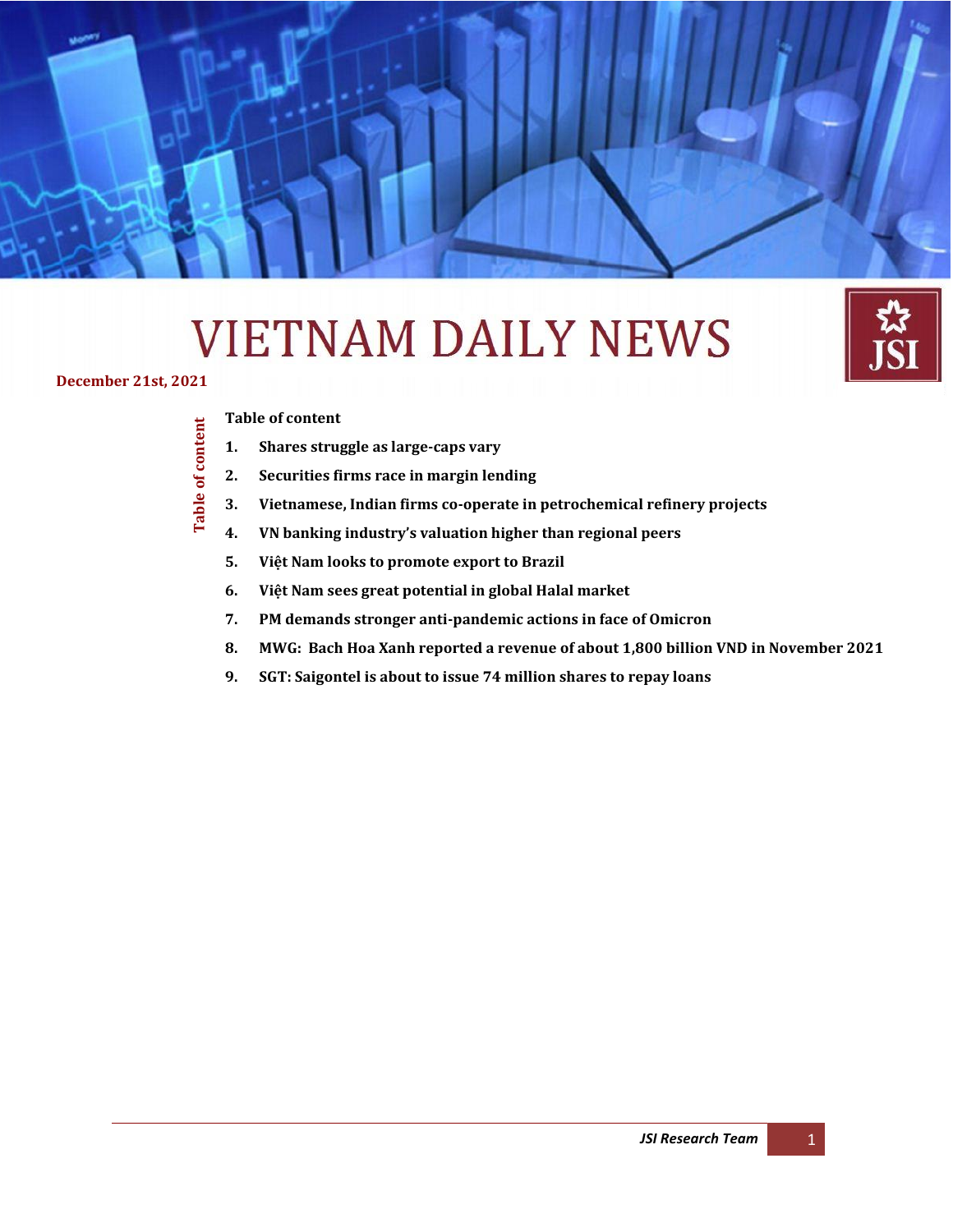# **Market Analysis**

#### <span id="page-1-0"></span>**1. Shares struggle as large-caps vary**

Shares struggled yesterday with the market experiencing strong volatility with big variations in large-caps' prices.

On the Hồ Chí Minh Stock Exchange (HoSE), the market benchmark VN-Index lost 0.17 per cent to end at 1,477.33 points.

The market's breadth was negative with 163 gainers and 304 losers.

Some 963.4 million shares were traded on the southern bourse, worth nearly VNĐ28.9 trillion (US\$1.26 billion).

The VN30-Index, tracking the 30 biggest stocks on HoSE, stayed flat to end at 1,513.60 points. Ten out of 30 stocks in the VN30 basket posted gains, while 18 decreased.

In the VN-30 basket, pillar stocks experienced big variation with notable losers including Vingroup (VIC), Vietnam National Petroleum Group (PLX) and PetroVietnam Gas JSC (GAS), all falling by 2 per cent. The Việt Nam Rubber Group (GVR), Bảo Việt Holdings (BVH), Vietinbank (CTG), Phú Nhuận Jewelry (PNJ), Vinhomes (VHM), Mobile World Group (MWG) and Military Bank (MBB) are among those that lost more than 1 per cent.

On the other side, PVPower (POW) hit the daily limit gain of 7 per cent, Tiên Phong Bank (TPB) rose 4 per cent. Vietcombank (VCB) and Masan Group (MSN) both gained 3 per cent.

The mining sector performed poorly with PetroVietnam Drilling & Well Services Corporation (PVD) dropping over 3 per cent; PetroVietnam Technical Services Corporation (PVS) and Vinacomin - Vietbac Mining Industry Holding Corporation (MVB) dropping more than 2 per; TNT Group JSC (TNT) and Asia Mineral Joint Stock Company (AMC) falling 4 per cent and 5 per cent, respectively.

Securities stocks attracted strong cash low with Tân Việt Securities hitting the daily limit gain of 7 per cent; VNDirect Securities and Trí Việt Securities rising more than 6 per cent; Việt Nam Industrial & Commercial Securities Corporation (VIG) gaining 4 per cent, Việt Nam Bank For Industry & Trade Securities JSC (CTS) increasing by more than 3 per cent.

Out of 25 sector indices, 15 on the stock market posted losses, including retail, real estate, insurance and IT, seafood production, wholesale, oil and gas, rubber production and logistics.

On the other side, gainers were banking, securities, healthcare, agriculture, food and beverage, construction materials and construction.

On the Hà Nội Stock Exchange (HNX), the HNX-Index lost 0.35 per cent to end Monday at 454.59 points.

During the session, investors poured over VNĐ3.5 trillion into the market, equivalent to a trading volume of 120.8 million shares.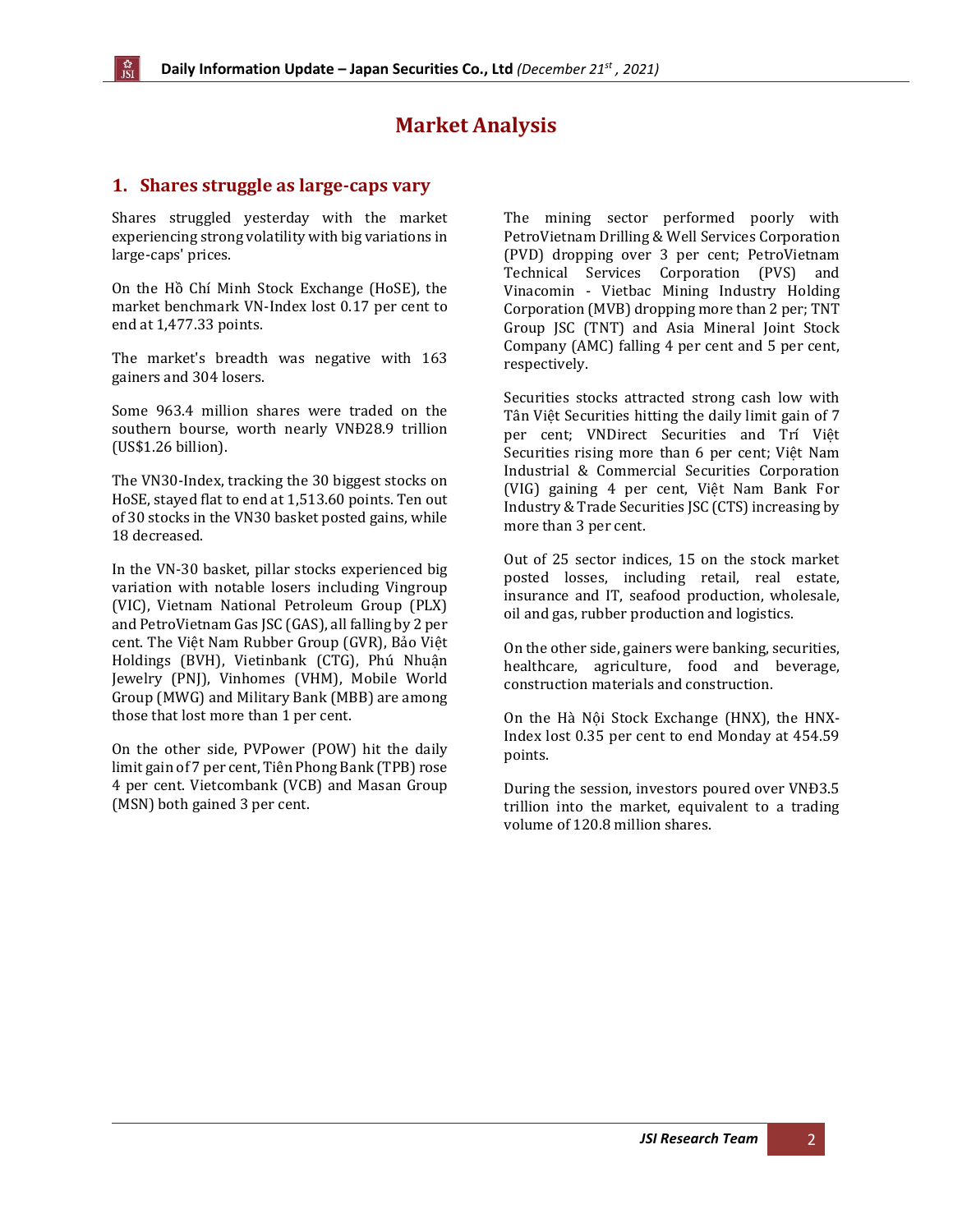# **Macro & Policies**

# <span id="page-2-0"></span>**2. Securities firms race in margin lending**

The growth of the stock market since mid-2020, especially in 2021, has boosted investors' demand for margin lending.

To meet the market demand, securities firms have continuously raised capital, extending room for margin lending. This not only helps securities companies keep and attract investors, but also increases revenue and profit for the business. However, margin lending will cause great risks for investors when the market goes down.

#### **Revenue from margin lending rises**

In fact, margin lending contributes a significant part to the outstanding business results of securities firms.

For example, in its third quarter results, KB Securities Việt Nam JSC (KBSV) reported a gain of 40.7 per cent on-year in operating revenue to VNĐ226.3 billion (US\$9.8 million). Of which, margin lending and brokerage segments contributed the largest part and were also the two fastest growing segments.

Specifically, interest from loans and receivables of KBSV increased by 68.6 per cent to VNĐ92.3 billion, while brokerage revenue rose over 190 per cent to nearly VNĐ96 billion.

Similarly, Hồ Chí Minh City Securities Corporation (HCM) reported a rise of 112.7 per cent year-onyear to VNĐ1.09 trillion in operating revenue in the third quarter. Of which, its interest from loans and receivables climbed 130 per cent over last year to VNĐ315.1 billion and brokerage revenue surged 148.1 per cent to VNĐ369.6 billion.

For the first nine months of the year, the securities firm's profit after tax edged up 124 per cent to VNĐ318.4 billion.

Notably, revenue from margin lending activities reached VNĐ808.2 billion, up 125.3 per cent over the same period last year and accounting for 34 per cent of its total revenue.

Meanwhile, at the end of the third quarter of 2021, Vietcombank Securities company (VCBS)'s margin debit balance reached nearly VNĐ3.4 trillion, more than two times higher than at the beginning of 2021.

Although this segment's revenue does not contribute much in the structure of the firm's total revenue, it is the segment with the strongest growth rate. In the third quarter of 2021, VCBS earned nearly VNĐ70.8 billion in interest from loans and receivables, more than three times higher than the same period last year.

Currently, SSI Securities Corporation (SSI) leads the market in margin lending, with outstanding loans at the end of the third quarter reaching a record of VNĐ18.1 trillion. Revenue from lending and receivables segment was VNĐ431.6 billion, up 267.9 per cent compared to the third quarter of 2020.

#### **Racing to keep customers**

The attraction of margin lending rises when the market is active and demand for leverage in investment increases. Therefore, many securities companies have moved to reduce lending interest and transaction fees to compete and attract customers.

Analysts say that the trend of lowering margin lending rates is inevitable and securities companies that do not lower interest rates will face the risk of losing customers.

According to SSI, at the end of September, the securities company completed the disbursement of the largest foreign unsecured loan in the securities industry, worth \$118 million.

Yuanta Securities Việt Nam (YSVN) also officially raised the margin lending limit from November 25, after increasing its charter capital to VNĐ2 trillion.

The increase in capital helps YSVN extend margin lending, and then investors can access preferential loans and increase their chances of owning good stocks as the stock market is developing strongly.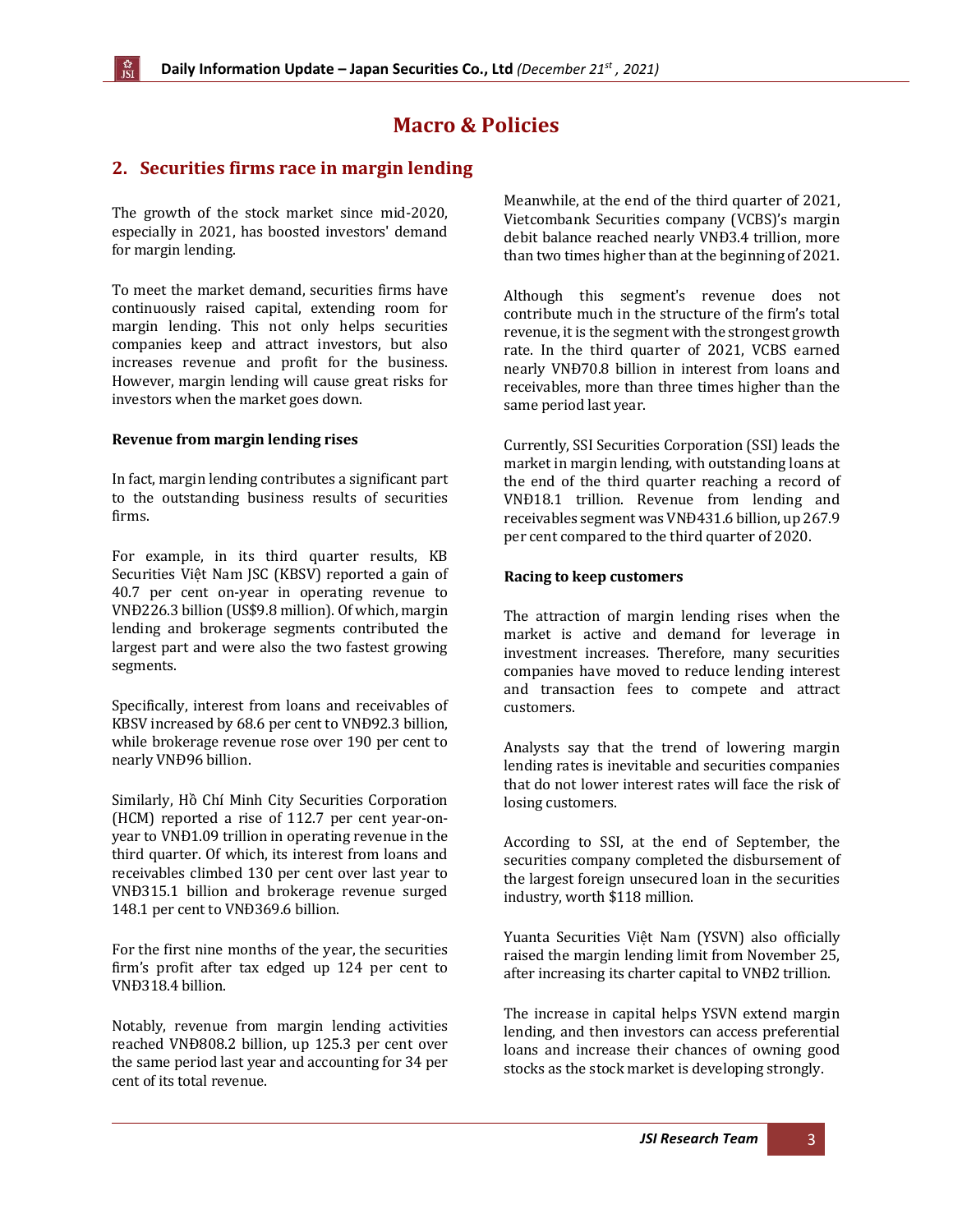According to YSVN, along with the positive movements of the market, the demand for margin loans also increased as many investors wanted to seize the opportunity.

However, margin lending is like a double-edged sword because when the market rises, it will be a catalyst to help increase benefits for both securities companies and investors, but when the market goes down, it will cause great risks for securities companies, investors and the general market.

Therefore, analysts warn securities firms and investors need to be careful in margin lending and borrowing to avoid risks and contribute to the sustainable development of the market.

#### <span id="page-3-0"></span>**3. Vietnamese, Indian firms co-operate in petrochemical refinery projects**

Refining and Petrochemical JSC (BSR), will cooperate with Indian Oil of India to develop petrochemical refinery projects in Việt Nam, India and third countries.

Under a Memorandum of Understanding just signed by the two enterprises in India, the two sides will evaluate co-operation opportunities in the fields of oil and gas processing and energy in Việt Nam, India and third countries.

BSR and Indian Oil will work together in developing a project on upgrading and expanding Dung Quất oil refinery; conducting an overall maintenance of Dung Quất oil refinery to improve efficiency as well as reduce costs and time and increase productivity.

The MoU is hoped to open up opportunities for cooperation between the two firms in developing process design packages (PDPs), basic engineering design packages (BEDPs) for non-copyrighted technology workshops and workshops using indigenous technology of Indian Oil.

The two sides will promote research and development (R&D), especially research and improvement of petroleum products, alternative fuels and fuel additives as well as optimise the production process of oil refining and energy conversion plants.

They will also co-operate in providing consulting services in the supply and processing chain of petroleum products related to overall maintenance management, and support for project management.

Indian Oil is one of the leading firms in the region in refining oil, transporting crude oil and petroleum products, petrochemical production, and trading gas, petroleum and chemical products in India and abroad.

Bình Sơn Refining and Petrochemical JSC is a subsidiary of the Việt Nam Oil and Gas Group ( PetroVietnam). BSR is managing and operating Dung Quất oil refinery plant in Quảng Ngãi Province. The firm has laid the foundation for the development of Việt Nam's petroleum refining and petrochemical industry.

## <span id="page-3-1"></span>**4. VN banking industry's valuation higher than regional peers**

The valuation of the Vietnamese banking industry is relatively high compared to other regional countries, according to Military Bank Securities Company (MBS).

News portal cafef.vn quoted a report on the banking industry released recently by MBS, showing that the price to earnings ratio (P/E) of the Vietnamese banking industry by the end of last month was 13.02, significantly higher than other regional countries,

such as Indonesia (11.9), Singapore (11.8), Thailand (9.3), China (4.7) and South Korea (3.9).

The price to book value ratio  $(P/B)$  of the Vietnamese banking industry is also considerably higher than the P/B of the countries listed by MBS, at 2.26 compared with 0.90 of Indonesia, 1.10 of Singapore, 0.70 of Thailand, 0.40 of China and 0.40 of South Korea.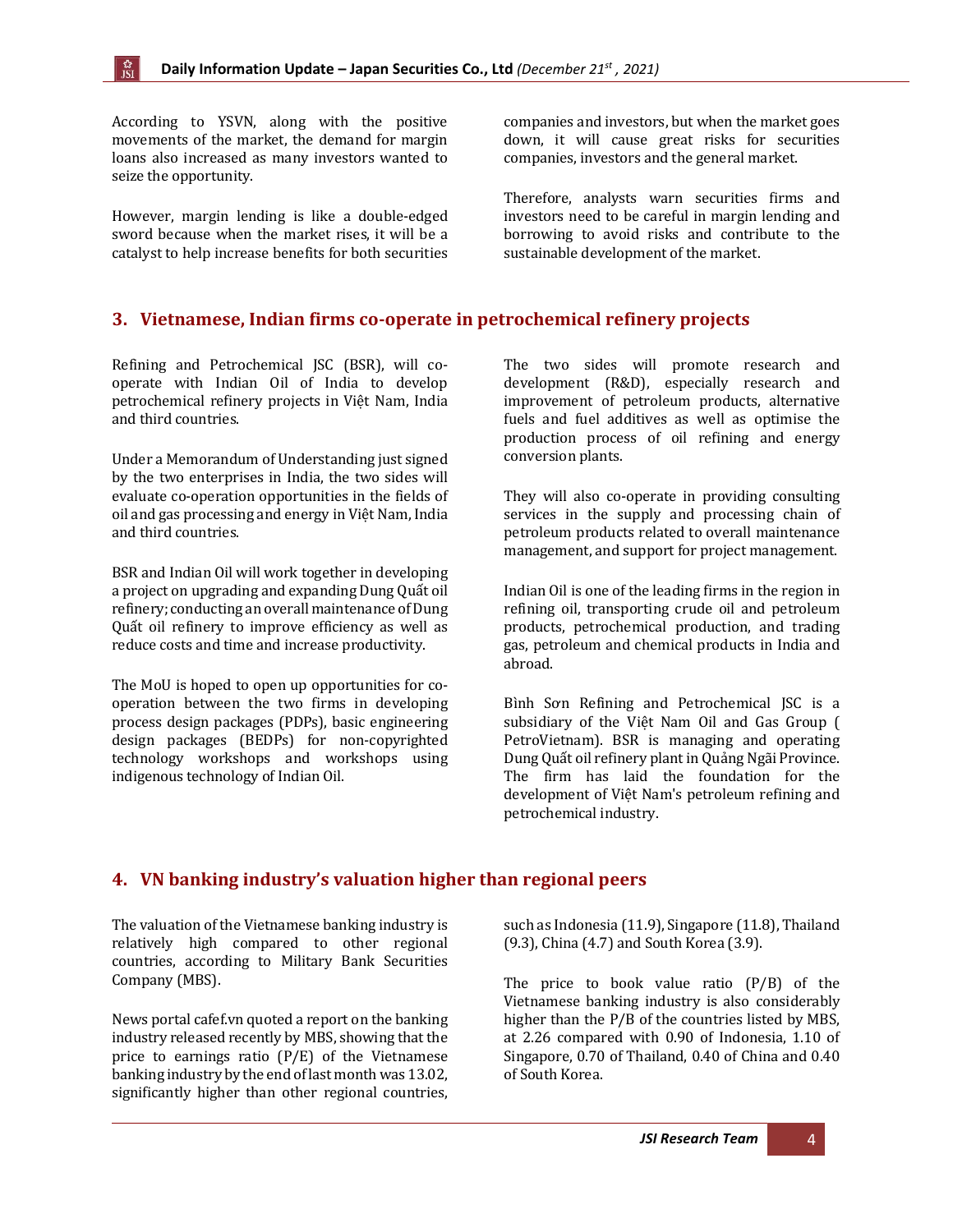With positive news about the charter capital increase of Vietnamese banks, MBS believes the valuation ratio of the Vietnamese banking industry will become more attractive.

According to MBS, in addition to promoting products and services, the capital increase will also help banks enhance strength and competitiveness besides better risk management.

By the end of last year, the Vietnamese banking system was supplemented with more than VNĐ33 trillion of charter capital, helping the country have 18 banks recording charter capital of more than VNĐ10 trillion each.

Many banks have continued big plans to increase capital this year. VietinBank is currently the leader in terms of charter capital with VNĐ48.05 trillion, followed by BIDV, Vietcombank, Techcombank and Agribank.

According to MBS, with the State Bank of Việt Nam (SBV)'s requirement on the capital adequacy ratio (CAR), domestic commercial banks will have to continuously take measures to increase their charter capital next year. Under the SBV's regulation, by January 1, 2023, banks' CAR must

meet the Basel II standards prescribed in Circular 41/2016/TT-NHNN. Up to now, 16 out of 35 banks have met the CAR requirements according to Circular 41.

Besides meeting the SBV's CAR requirement, the capital hike will also contribute to strengthening the financial capacity for banks and increasing banks' medium- and long-term capital to expand business operations when the ratio of short-term funds used for medium- and long-term loans is also tightened by the SBV.

Therefore, MBS forecast the race to increase capital of banks will continue strongly in 2022 to help banks further expand their business operations, enhance governance and financial capacity, improve asset quality and increase profitability in association with risk management.

Related to lending, as credit demand is increasing after the economy reopened in the last quarter of 2021, MBS expected the banking industry to achieve a credit growth of about 13 per cent in 2021, equivalent to the growth rates in the previous years.

#### <span id="page-4-0"></span>**5. Việt Nam looks to promote export to Brazil**

Vietnamese businesses need to work closer with partners in South America to boost exports to Brazil in the last month of 2021, according to the Việt Nam Trade Office in Brazil.

Two-way trade between Việt Nam and Brazil hit US\$5.74 billion in the last 11 months, up nearly 36.8 per cent year-on-year, while Việt Nam's exports to Brazil was valued at \$2.04 billion, up 24.7 per cent year-on-year.

Sharp increases were seen in the shipment of items such as iron and steel, furniture products, computers, electronic products, bamboo and rattan products, sedge carpets, vehicles and spare parts, technical fabrics, rubber, textile fibres, aquatic products, textile raw materials, footwear, rubber products, and bags.

Vũ Bá Phú, director of Việt Nam Trade Promotion Agency of the Ministry of Industry and Trade (MoIT), said although the COVID-19 pandemic has had a negative impact on the economy, trade between Việt Nam and Brazil has grown, so businesses still have many opportunities to improve trade turnover in the future.

According to deputy head of the European-American Market Department of the MoIT Võ Hồng Anh, the value of exports to Brazil has been improved with an increasingly diverse range of trade commodities such as mobile phones, electronic equipment, iron and steel, footwear, chemicals, agricultural products, and processed foods, and raw materials for livestock feeds and some other production industries.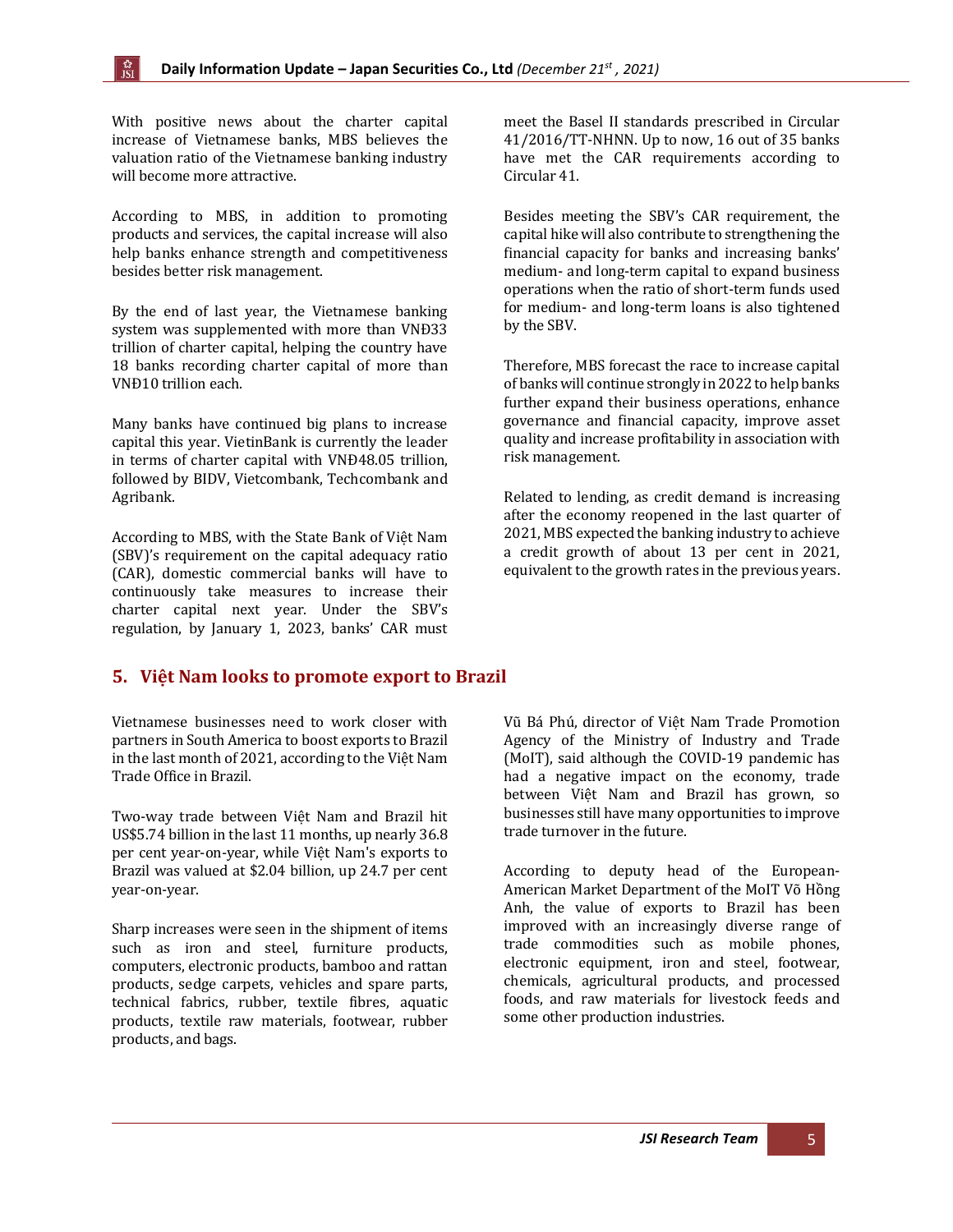# <span id="page-5-0"></span>**6. Việt Nam sees great potential in global Halal market**

The Halal market is a huge market for Vietnamese businesses because currently Vietnamese Halal products do not account for a significant share.

Nguyễn Quốc Dũng, Deputy Minister of Foreign Affairs, made the statement at a conference "Halal market in Southeast Asia-South Asia-South Pacific: Potentials and opportunities" held on Monday by the Ministry of Foreign Affairs in co-ordination with the Ministry of Agriculture and Rural Development.

According to Dũng, the Southeast Asia - South Asia - South Pacific region is a potential market with 860 million Muslims and Halal consumers, accounting for 66 per cent of the total Muslim population in the world.

Việt Nam has many strengths and favourable conditions to effectively participate in the global Halal economy, including in the pillars of the food, tourism, textiles, pharmaceuticals and media.

Việt Nam has played an important role in many regional and inter-regional economic linkages with 17 FTAs, including new generation FTAs such as the CPTPP, EVFTA and RCEP. Việt Nam also has strengths in producing dry goods such as rice, pepper, cashew nuts and coffee beans.

The global Halal food market is expected to continue to grow strongly. Spending on Halal food is expected to increase by 3.1 per cent from US\$1.4 trillion in 2020 to \$1.9 trillion in 2024 and \$15 trillion in 2050.

The strong demand for Halal products is not only due to an increase of Muslims but also due to new consumption trends. There are many non-Muslims increasing spending and use of Halal food because Halal products meet the criteria of environment and food safety.

Besides that, "the demand for Halal products is also increasing in the domestic market as foreign Muslims come to Viet Nam to travel, work and study more and more. The Muslim community in Việt Nam is also increasing," said Dũng.

In addition, Halal products are expected to develop in the terms of food and also pharmaceuticals and cosmetics. Those products would have an increasing influence on the development of tourism, financial, and marketing service industries.

The Halal food industry is not only related to the production process, but also involves many other fields such as raw materials, fertilisers, processing, and logistics, because Halal food is not only a product but also a process from raising, slaughtering, preserving, packing, transporting and distributing to consumers.

Deputy Minister of Agriculture and Rural Development Phùng Đức Tiến said 50 per cent of Việt Nam's agricultural products, such as rice, vegetables, tea, coffee, cashew and pepper, meet standards of the Halal market.

Tiến said to enter the Halal market, domestic enterprises need to understand cultural, religious beliefs and commitments.

"However, each year, only about 50 Vietnamese companies have been granted Halal certificates. Việt Nam has only had about 20 goods exported to the Halal market, a very low number compared to its potential. Up to 40 per cent of Vietnamese localities do not have Halal certified export products," said Dũng.

Deputy Minister Tiến hoped that the conference would help find solutions on creating a favourable business environment and supporting Vietnamese agricultural products to access the Halal food market.

Besides that, it is necessary to have sustainable development in Việt Nam's agricultural, forestry and fishery value chains to supply goods for the Halal market in Southeast Asia, South Asia, South Pacific and the world, he said.

At the same time, a common set of Halal certification standards for Southeast Asia, South Asia and South Pacific regions is needed to develop agricultural, forestry and fishery products.

At the conference, experts and managers also said that the local businesses are facing many difficulties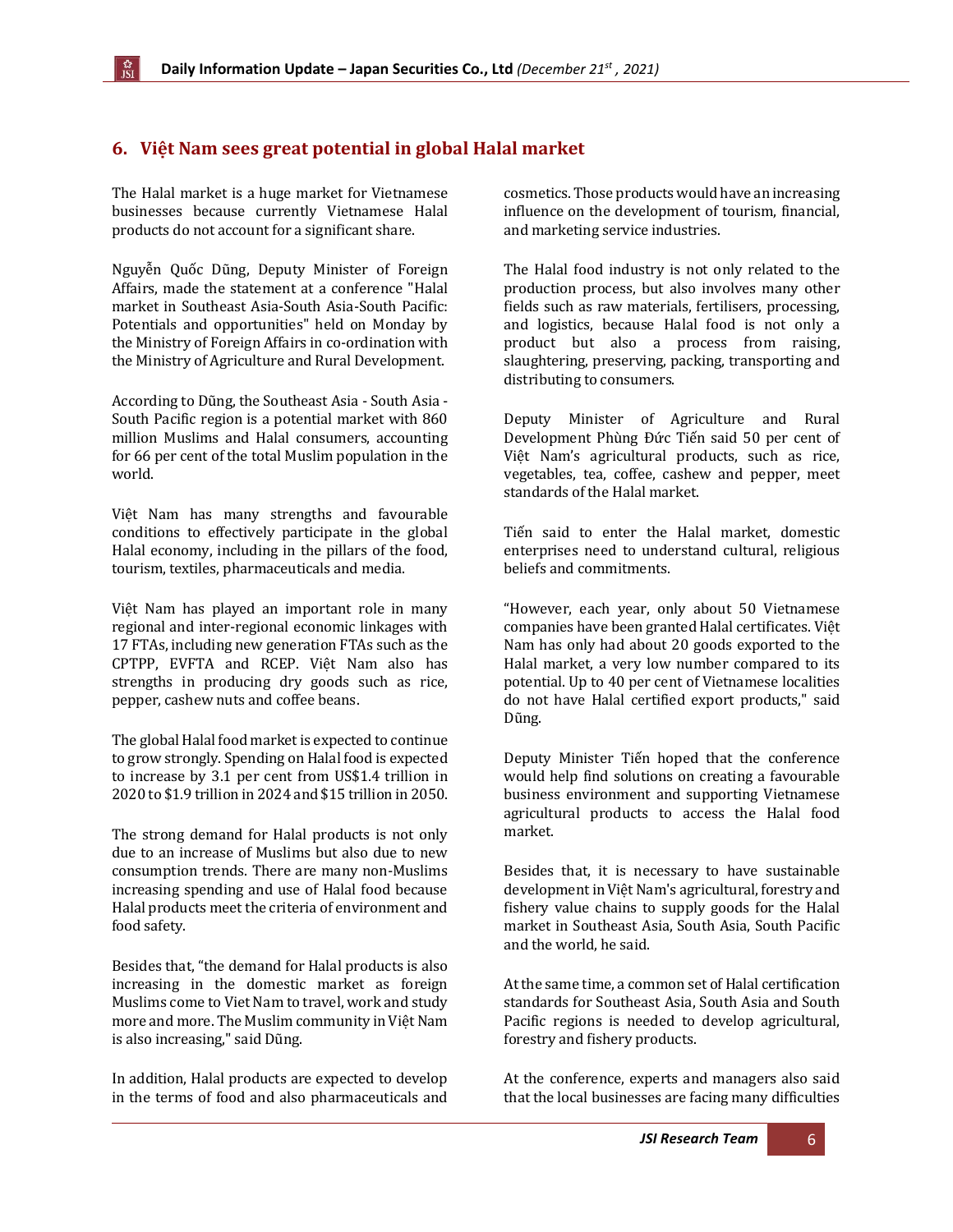in exploiting this market. The reasons include differences in business culture, consumer tastes and especially Halal certificates.

Halal standards tend to be more stringent. The diversity and complexity of regulations on verification and certification of Halal in each country are also obstacles for the enterprises.

Việt Nam has also not had effective international cooperation and links to transfer technology, mobilise capital and participate in the global value chain in the Halal food industry.

Samina Naz, Ambassador of Bangladesh to Việt Nam, said that if Việt Nam holds only 1 per cent of the global Halal market share, it would gain great value. Việt Nam has a very large tourism economic sector, even during the COVID-19 pandemic, this sector is still developing. Culinary tourism is an important field.

Việt Nam can also develop Halal food products for tourists. Foreigners coming to Việt Nam will feel that they are ready to be welcomed in Việt Nam, according to her.

Bangladesh is a large and potential market for halal food products. Naz hoped that the Bangladeshi

business community in Việt Nam will participate in chains of producing and supplying Halal products to Bangladesh. Vietnamese investors can come to Bangladesh to invest in cattle breeding development. This is a sector with high demand in Bangladesh.

Trần Việt Thái, Việt Nam's Ambassador to Malaysia, said that Việt Nam's agricultural products exported to Malaysia are still few, mainly rice. The exports are still raw materials and via Thai enterprises. They need to export those products directly to this market.

The enterprises also need to have specific strategies to enter this Halal market from consulting, training, cooperation and investment.

Thái also said that Việt Nam needs to have a unified agency in charge of the Halal market. The Ministry of Agriculture and Rural Development can propose to the Government to build this agency, thereby making it easier for ambassadors to connect.

In addition, there are handbooks on the Halal market. Ambassadors of countries in Viet Nam are ready to support in building those handbooks, he said.

## <span id="page-6-0"></span>**7. PM demands stronger anti-pandemic actions in face of Omicron**

Prime Minister Phạm Minh Chính has requested all ministries, sectors, and localities to ramp up efforts against COVID-19 in the face of the new variant Omicron.

According to the PM's official dispatch issued on Sunday, the COVID-19 pandemic remains highly unpredictable around the world amid the emergence of Omicron, which has been found to spread much faster than the Delta variant.

Though Việt Nam hasn't yet seen any Omicron cases, the numbers of infections, patients in critical condition, and related deaths have still been on the rise, and the healthcare systems in some localities have become overloaded, it said.

Facing that fact and the high possibility of recording Omicron in the country, the PM asked the Ministry of Health to keep a close watch on the global pandemic situation to make timely guidelines, propose necessary and appropriate measures to the PM, and increase monitoring so as to detect any new variant early.

All ministries, sectors, and provincial-level People's Committees have to step up the application of COVID-19 prevention and control measures, boost examination, and strictly deal with those who violate anti-pandemic rules.

The Government leader told the Health Ministry and provincial-level administrations to organise as safe and fast as possible vaccination and ensure that no persons subject to vaccination are left without full inoculation, especially those in high-risk groups.

They were also requested to increase training in home treatment to avoid overloading higher-lever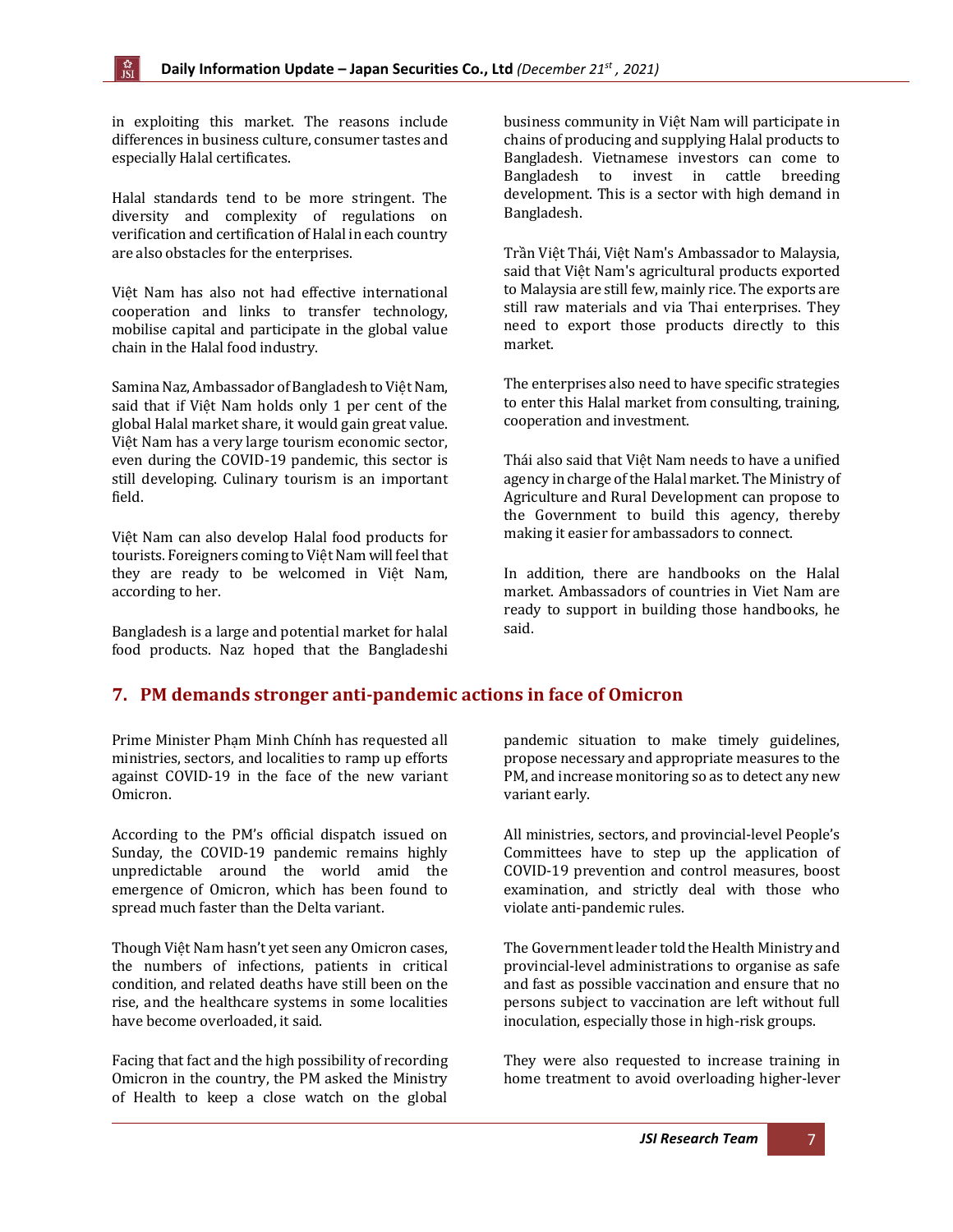hospitals and enhance the capacity of the healthcare system at all levels.

Meanwhile, the Ministry of Information and Communications was demanded to promptly complete IT tools and work with relevant sides to conduct uniform and effective application. This ministry also needs to coordinate with the Party Central Committee's Information and Education Commission to step up communication to raise public awareness of the pandemic, Omicron, and prevention measures, according to the dispatch.

In a move to prevent Omicron, the Ministry of Health has also asked local administrations, Pasteur institutes, and the National Institute for Hygiene and Epidemiology to enhance surveillance for the Omicron variant.

All arrivals into the country from November 28, 2021, who have tested positive for coronavirus through the RT-PCR method or NAAT (Nucleic Acid Amplification Test) within 14 days of entry, will have their samples taken for genomic sequencing.

If the Omicron variant is detected, all close contacts of the infected will also be tested and all positive samples will be further analysed as well.

Health authorities must strengthen the surveillance system for cases with unusual developments and characteristics and collect samples for screening and identification, to identify any Omicron transmissions.

According to the Ministry of Health, the Omicron variant has appeared on four continents. At least 77 countries and territories have confirmed cases of Omicron.

According to the World Health Organisation, Omicron is worrisome because it increases the chance of reinfection, it can evade immune systems, and it spreads 3.2 times faster than the Delta strain. However, there is no evidence that the Omicron variant reduces the effectiveness of the COVID-19 vaccine, nor is there evidence of increased morbidity and mortality.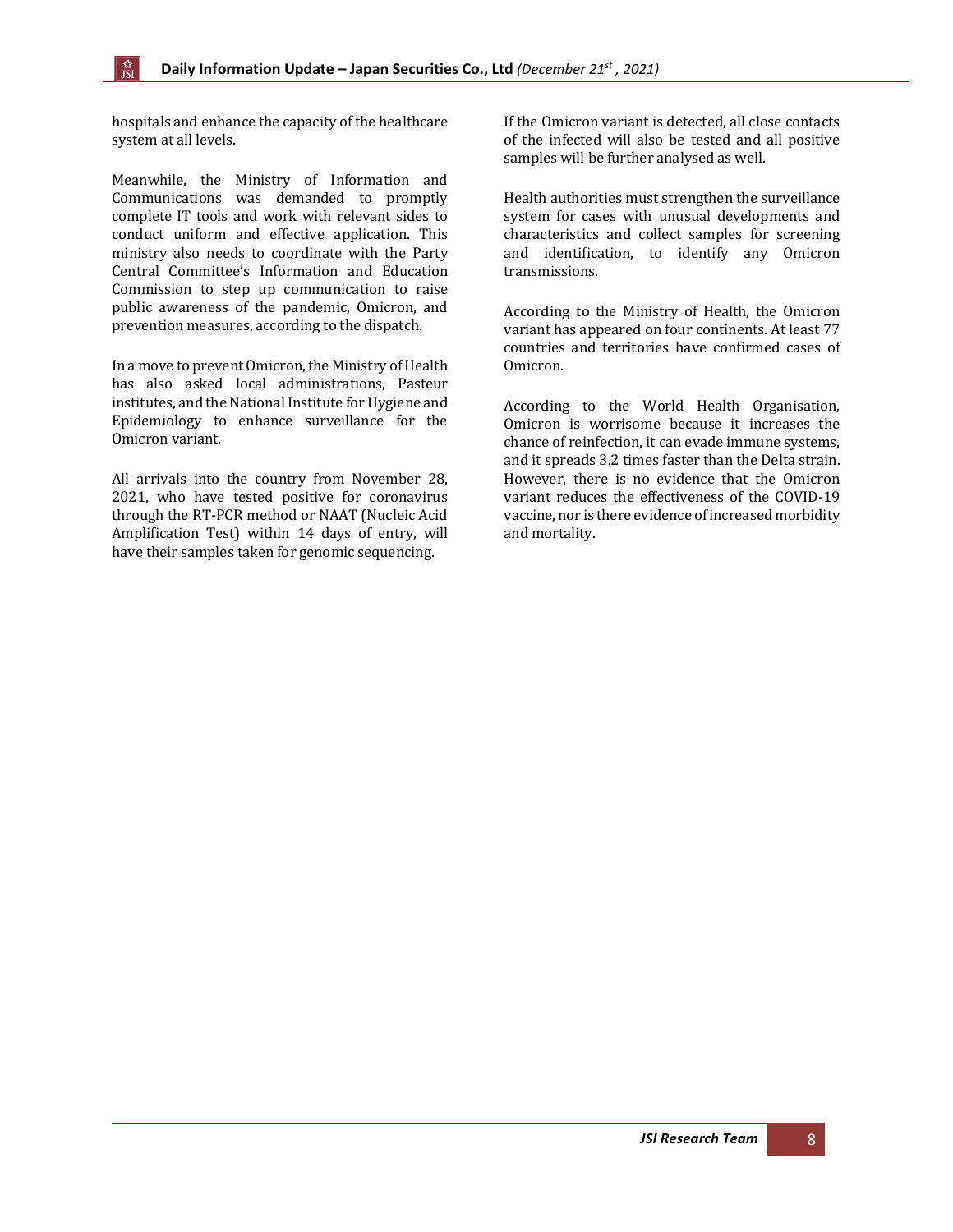# **Corporate News**

# <span id="page-8-0"></span>**8. MWG: Bach Hoa Xanh reported a revenue of about 1,800 billion VND in November 2021**

### **↓ -1.12%**

Accumulated in the first 11 months of 2021, Mobile World Investment Joint Stock Company ( HOSE : MWG ) recorded consolidated net revenue of VND 110,530 billion, up 11% over the same period) and profit after tax (EAT) reached VND 4,395 billion , up 22%. For Bach Hoa Xanh (BHX), the chain recorded accumulated revenue of more than VND 26,300 billion, up 38% compared to the first 11 months of 2020. November's own revenue was about VND1,800 billion.

Thus, MWG has completed 88% of the revenue target and 93% of the year's NPAT target.

In November 2021 alone, MWG 's revenue reached VND 11,523 billion and EAT reached VND 489 billion, up 25% and 55% respectively over the same period in 2020. This is the second highest revenue month since the beginning of the year. MWG thanks to the outstanding efforts of The Gioi Di Dong (TGDD) and Dien May Xanh (DMX) chains. The total sales of these two chains in November reached about VND 9,700 billion, up 36% over the same period.

In 11 months, TGDD and DMX contributed VND83,800 billion in revenue, up 5% over the same period. Cumulative online revenue reached VND 11,660 billion, up 40% and accounting for 14% of total sales of TGDD/DMX.

By industry, technology products (phones, laptops, tablets) had double-digit cumulative revenue growth over the same period in 2020. In which, laptops had the highest growth (up 52%) thanks to benefits. from the trend of working and studying from home. Electronics and refrigeration recovered with consecutive double-digit growth in October and November over the same period. However, this group is still recording negative cumulative results for 11 months of 2021 because the peak sales season of the year falls right on the disease outbreak.

Appliances and accessories continued to maintain a positive growth momentum. With 674 stores as of November 30, 2021, the DMX Supermini (DMS) chain brought in more than 5,850 billion of accumulated revenue for MWG .

4 Topzone stores operating in November contributed more than VND 110 billion. The company plans to operate 10 Topzone stores (including the APR large-area independent store model) by the end of 2021 and estimates that sales in the stable period will reach VND 8-10 billion/store/month next when the new product launch effect is over.

For Bach Hoa Xanh (BHX), the chain recorded accumulated revenue of more than VND 26,300 billion, up 38% compared to the first 11 months of 2020. November's own revenue was about VND 1,800 billion. According to market survey, purchasing power of consumer goods recovered slowly. In addition, the ongoing strong outbreak in a number of southern provinces also has a significant impact on the chain's business activities. BHX's monthly revenue is estimated to continue to fluctuate in the range of VND1,800-2,000 billion in the first months of 2022.

On BHX online channel, accumulated after 11 months, online revenue was recorded 3.8 times and the number of orders was 2.8 times higher than the same period. The online proportion of BHX's total revenue is 3.2% accumulated after 11 months and nearly 5% in November alone. The number of orders on BHX online channel fluctuates between 7,000-8,000 orders/day.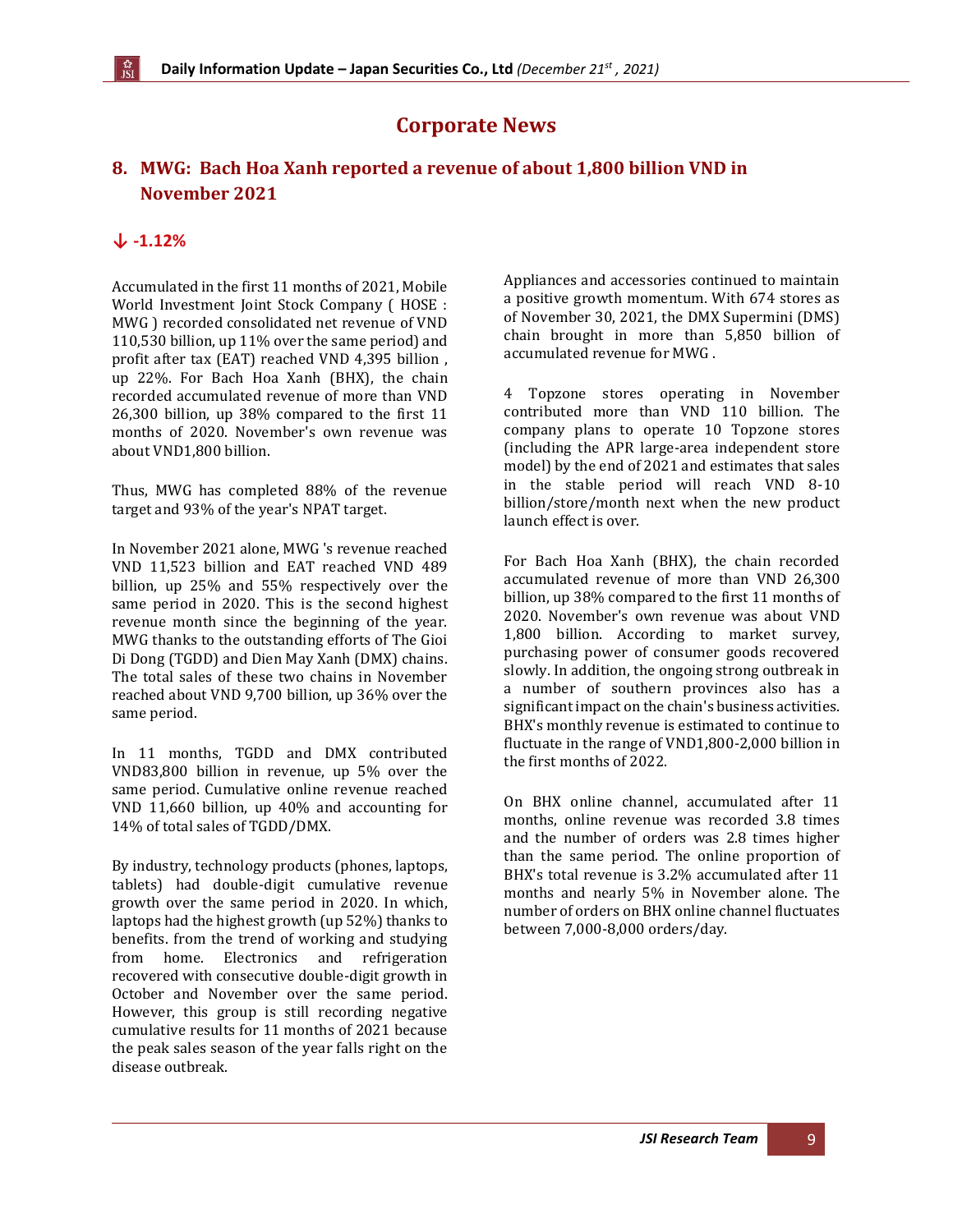# <span id="page-9-0"></span>**9. SGT: Saigontel is about to issue 74 million shares to repay loans**

#### **↑ 7.00%**

The Board of Directors of Saigon Telecommunications Technology Joint Stock Company (Saigontel, HOSE : SGT ) has just approved the detailed issuance plan to offer more shares to existing shareholders in 2021.

Specifically, SGT plans to offer more than 74 million shares with the asking price of 10,000 VND/share, 69% lower than the current market price. The right exercise ratio is 1:1 (shareholders owning 1 share are entitled to buy 1 new share).

The expected implementation time is in 2021, after the State Securities Commission announces that it has received all the registration documents for the public offering of shares.

If the issuance plan is successful, the charter capital of SGT will double, from more than VND 740 billion to VND 1,480 billion.

All proceeds from the offering is expected to be more than VND 740 billion, which will be used by SGT to supplement working capital to serve the Company's production and business activities (more than VND 34 billion) and to restructure debts. loans to improve capital autonomy and reduce financial pressure for the Company. Regarding the Company's debt situation, as of September 30, 2021, SGT 's payable debt was recorded at more than VND 3,314 billion, nearly double that of the beginning of the year. This is also 3 times equity.

Notably, longer-term debt suddenly increased to nearly VND 1,347 billion, 16 times higher than at the beginning of the year. In which, loans from VietinBank nearly VND 145 billion (3 times), Bao Lac Spiritual Park JSC more than VND 28 billion, Hung Yen Investment and Development Group JSC VND 540 billion, Long An Investment and Development JSC nearly VND 600 billion (no loans were recorded at the beginning of the year).

In the first 9 months of 2021, SGT recorded a net revenue of more than VND 275 billion (down 28% y/y). In contrast, profit after tax nearly doubled, reaching more than VND 26 billion. Compared to the business plan for 2021, SGT has only achieved 29% of its revenue target and 23% of its after-tax profit target after 9 months.

In the market, SGT's share price is currently trading around 33,950 VND/share (9:18 am session on December 21), up 16% over the past 1 month, the average trading volume is more than 123,000 shares/session.